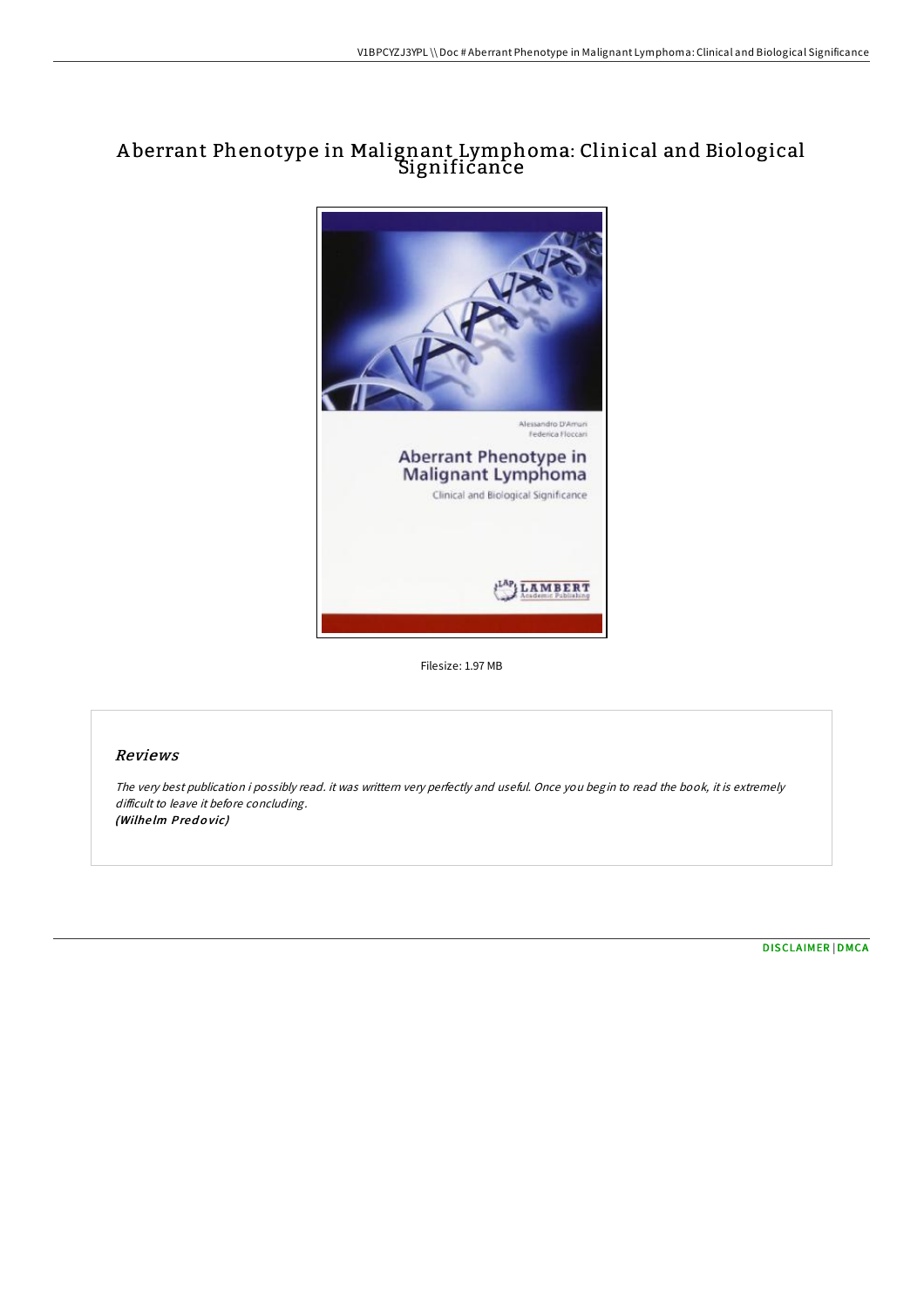## ABERRANT PHENOTYPE IN MALIGNANT LYMPHOMA: CLINICAL AND BIOLOGICAL SIGNIFICANCE



To save Aberrant Phenotype in Malignant Lymphoma: Clinical and Biological Significance PDF, please refer to the button listed below and download the document or have access to other information that are relevant to ABERRANT PHENOTYPE IN MALIGNANT LYMPHOMA: CLINICAL AND BIOLOGICAL SIGNIFICANCE book.

LAP LAMBERT Academic Publishing, 2012. Taschenbuch. Book Condition: Neu. Gebraucht - Sehr gut verlagsfrische Restauflage, minimale Lagerspuren, ungelesen, sehr guter Zustand - Peripheral B- and T-cell lymphomas may express immune phenotypes which differ from those seen on normal peripheral B- and T-cells, so-called aberrant phenotypes that may consist of atypical cross-lineage antigen expression, asynchronous-antigen expression, antigen overexpression, tissue-restricted phenotypes, abnormal maturation pathways. In our studies we reported two different types of aberrant phenotypes in malignant lymphoma.The aberrant expression of B-and T-cell markers may be not incidental but could be indicative of antigenic phenotype that has not been recognized previously. These cases with aberrant phenotypes require genotypic analysis for lineage assignment and studies of such cases may be helpful to better elucidate whether they represent a distinct entity with clinical, immunophenotypic and molecular characteristics or just an incidental phenomenon during malignant transformation. 64 pp. Englisch.

 $\overline{\mathbb{R}^n}$ Read Aberrant Phenotype in Malignant Lymphoma: Clinical and Biological Sig[nificance](http://almighty24.tech/aberrant-phenotype-in-malignant-lymphoma-clinica.html) Online  $\Rightarrow$ Do wnlo ad PDF Abe rrant Pheno type in Malig nant Lympho ma: Clinical and Bio lo g ical Sig [nificance](http://almighty24.tech/aberrant-phenotype-in-malignant-lymphoma-clinica.html)